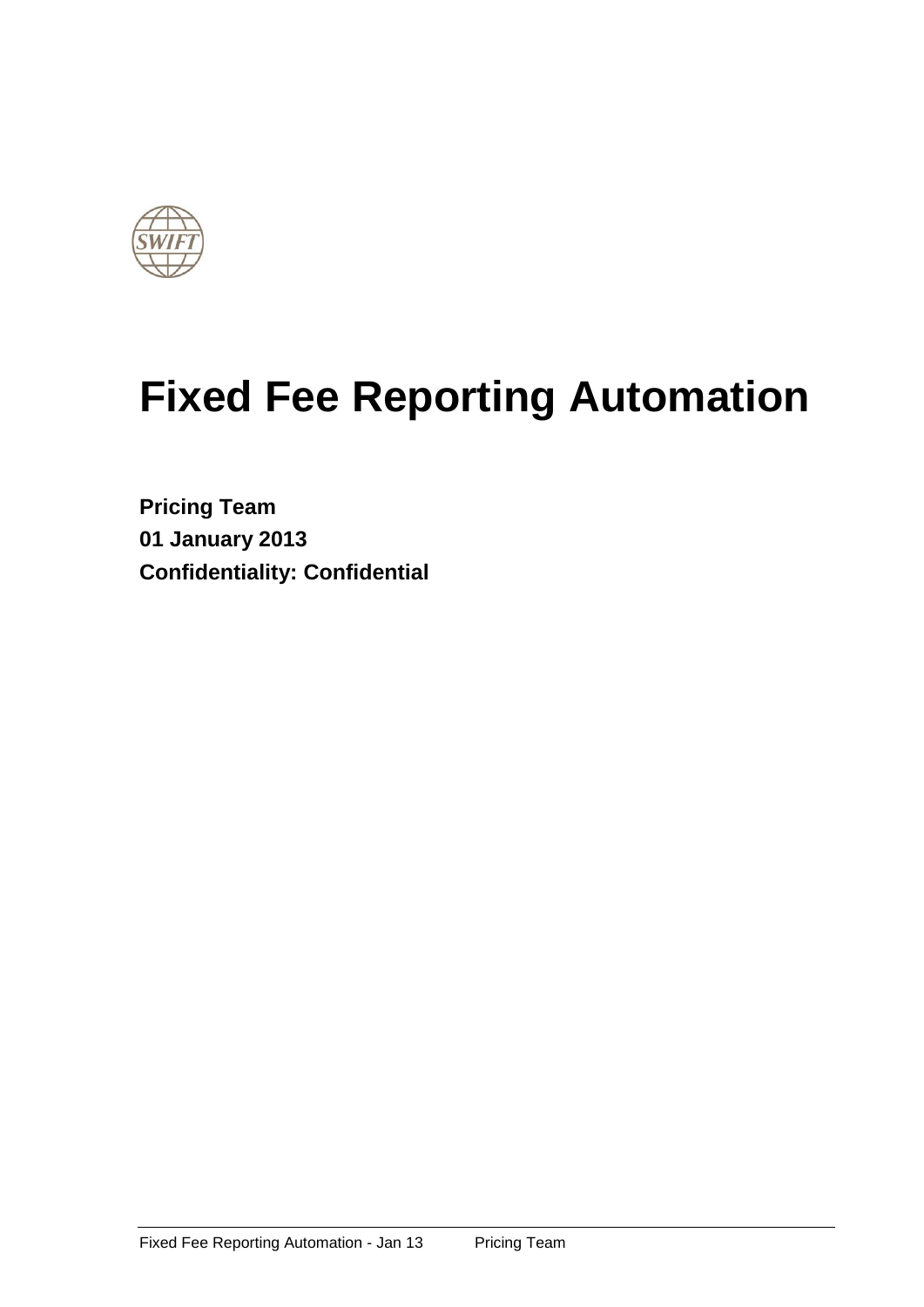# **Table of Contents**

| $\mathbf 1$  |  |
|--------------|--|
| $\mathbf{2}$ |  |
| 3            |  |
|              |  |
| 5            |  |
| 6            |  |
|              |  |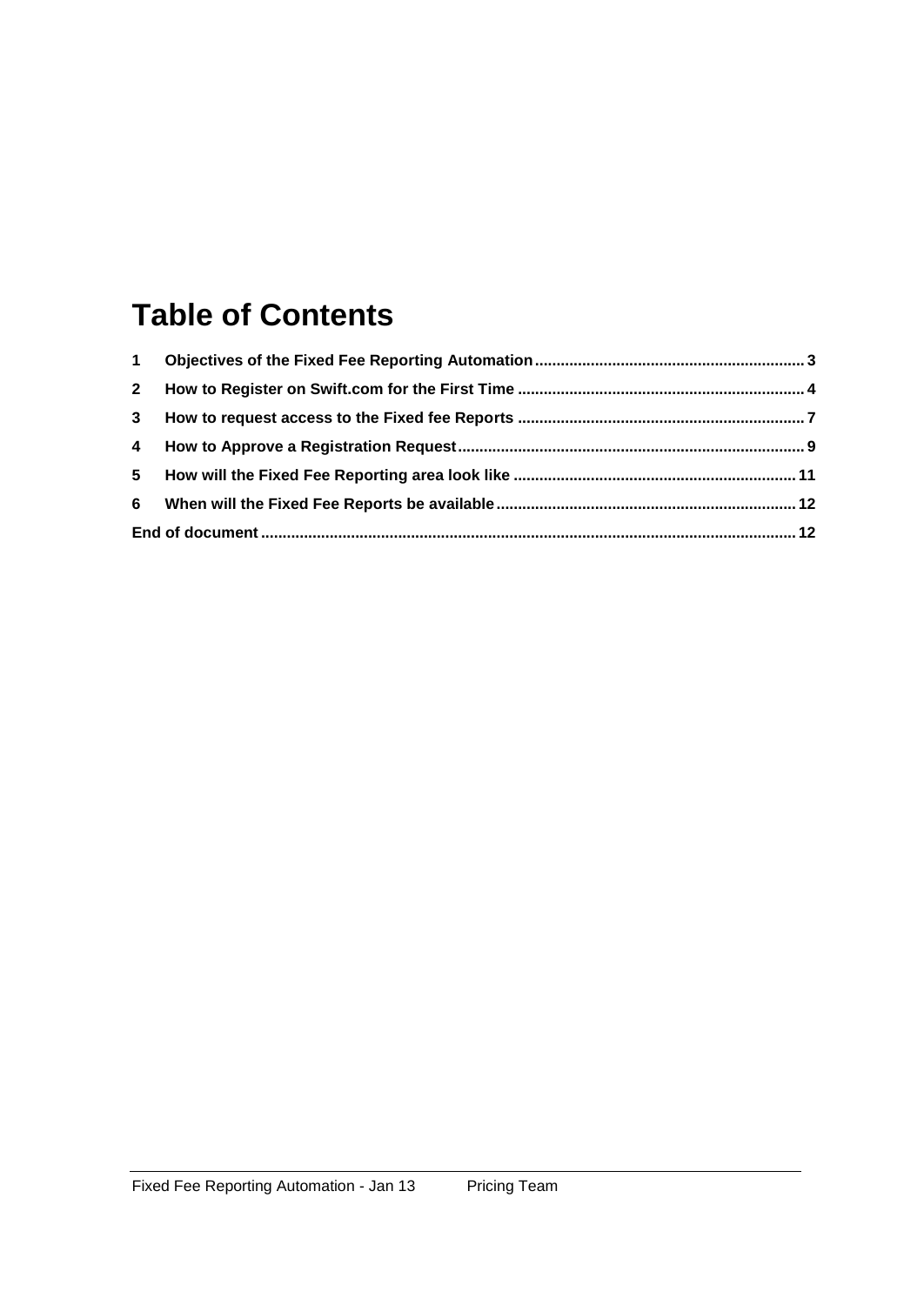### **1 Objectives of the Fixed Fee Reporting Automation**

In order to provide its Fixed Fee customers with highly accurate and updated information, SWIFT has automated its Fixed Fee Reporting process.

With this enhanced solution, Fixed Fee customers will be able to access online (via [www.swift.com\)](http://www.swift.com/) all its Fixed Fee Monthly Reports since the beginning of the first Fixed Fee contract.

Every month, customers will be informed of the availability of its Monthly Fixed Fee Reports.

At the same time, the Fixed Fee Report has suffered some enhancements that can be seen in the Fixed Fee Report example (please contact your account manager if you have not received this document).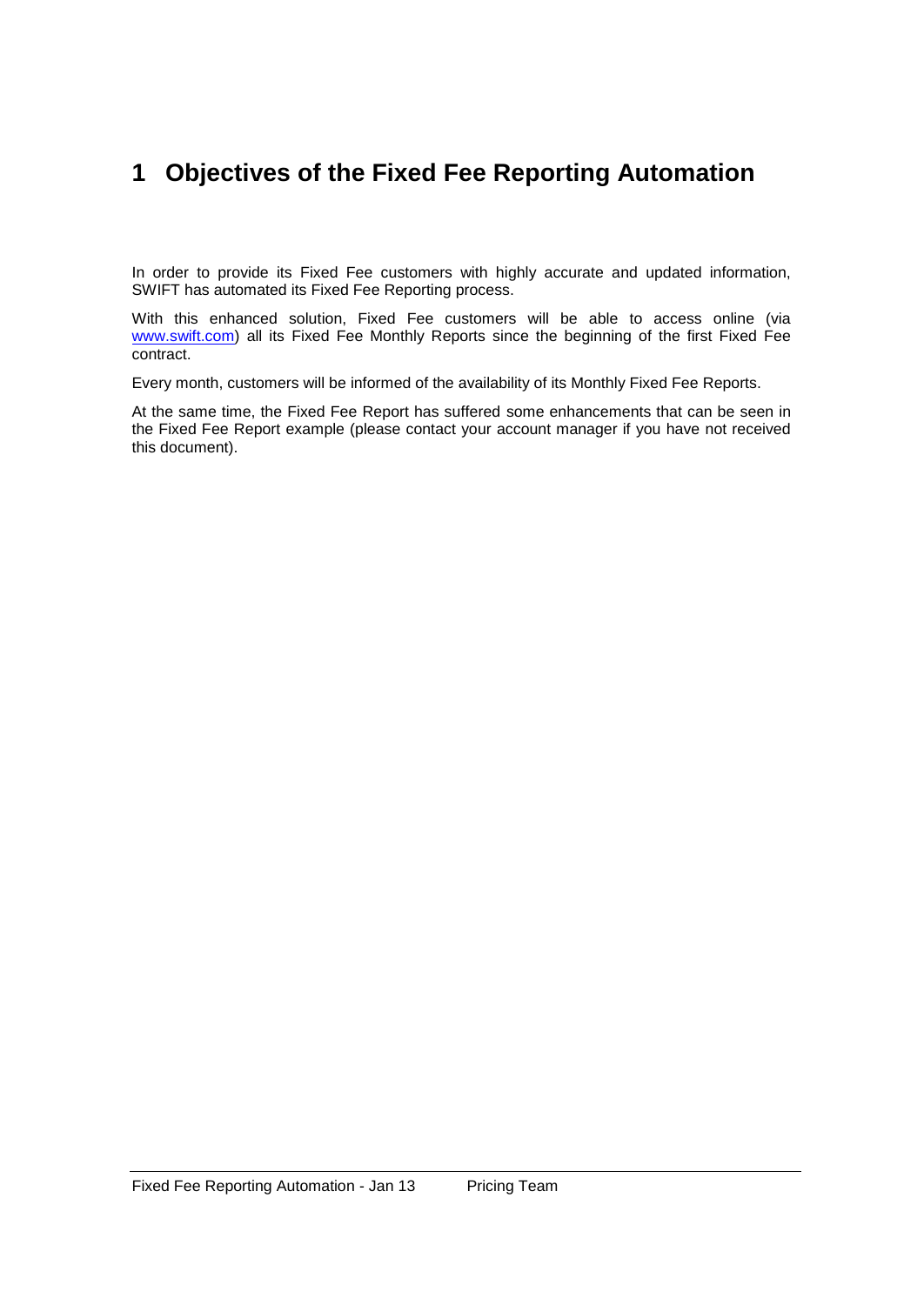### **2 How to Register on Swift.com for the First Time**

#### **Description**

Follow this procedure when you register for the first time.

#### **Procedure**

- 1. Go to swift.com home page.
- 2. Click **Register now**.
- 3. The swift.com user registration request form appears:

| $\sim$ $\sim$<br>The global provider of secure<br><b>SWIFT</b><br>financial messaging services<br>ママープフ | Search swift.com | Search   |         |          |        |                 |
|---------------------------------------------------------------------------------------------------------|------------------|----------|---------|----------|--------|-----------------|
| <b>About SWIFT</b>                                                                                      | <b>Solutions</b> | Ordering | Support | Training | Events | Contacts        |
| Home                                                                                                    |                  |          |         |          |        | Customer log in |

### SWIFT.COM User registration request

| <b>User Information</b>  |               |                |
|--------------------------|---------------|----------------|
| <b>First Name</b>        | (2)           |                |
| <b>Last Name</b>         | (2)           |                |
| Telephone country code   | (2)           |                |
| Local telephone number   | (2)           |                |
| Password                 | (2)           |                |
| Password strength        | $\circled{?}$ | Weak           |
| <b>Confirm Password</b>  | (2)           |                |
| Password expiration time | (2)           | Three months v |
| <b>BIC/PIC Code</b>      | (2)           |                |
| E-Mail                   | (2)           |                |

 $\blacktriangleright$  Continue

4. In the user information section, complete all the fields.

#### Remarks:

- All the fields are mandatory.
- The telephone country code is the dial code for your country. It must be numeric and maximum 3 digits. It must not contain any special characters.
- SWIFT rule for strong password: The password must be at least 8 characters long. It must contain at least one uppercase, one lowercase character, and one non-alphanumeric character, such as  $+ - ( )! =$

Password strength indicates "Strong" if the specified password follows the SWIFT rule for strong passwords. Otherwise it indicates "Weak"

 You can choose the password expiration time. The possible values are: 3 months, 6 months, 1 year, or 2 years. You can change the password expiration time afterwards at any time. If your password has expired, you need to use the "Forgot your password" link on the login screen to define a new password. (see section 3.9.2). **If your institution has specified a mandatory password expiration time, you will not be allowed to specify another password expiration time. The system will inform you about the required password expiration time when you click on continue.**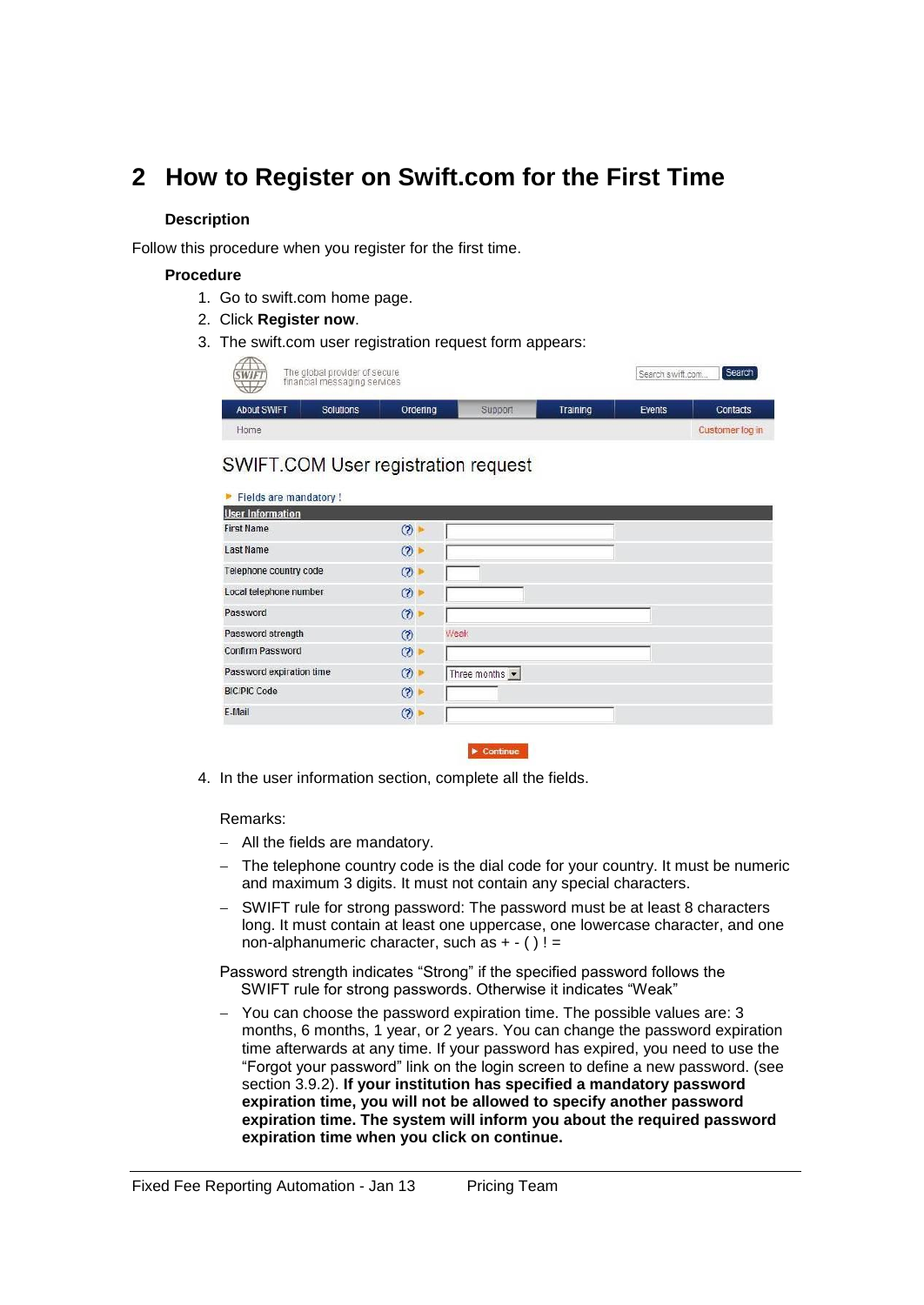- The BIC/PIC represents the institution for which you want to register.
- The e-mail provided in this registration form will be used to log on to the online services. **If your institution has restricted the domain names of the allowed e-mail addresses, you need to ask one of your swift.com administrators which domain names are allowed. In normal cases, your business e-mail address will be allowed.**

If you have entered a not allowed e-mail address, the following error will be displayed:

| <b>About SWIFT</b> | Solutions | Ordering | Support | <b>Training</b> | Events | <b>Contacts</b> |
|--------------------|-----------|----------|---------|-----------------|--------|-----------------|
| Home               |           |          |         |                 |        | Customer log in |

### SWIFT.COM User registration request

**Invalid input:** 

. The domain name of your e-mail addres is not allowed for the BIC that you specified on the registration screen.

| Fields are mandatory!    |                |                        |
|--------------------------|----------------|------------------------|
| <b>User Information</b>  |                |                        |
| <b>First Name</b>        | (2)            | test                   |
| <b>Last Name</b>         | (2)            | name                   |
| Telephone country code   | $\circledcirc$ | 32                     |
| Local telephone number   | (2)            | 12345                  |
| Password                 | $\circ$        |                        |
| Password strength        | $\circled{?}$  | Weak                   |
| <b>Confirm Password</b>  | $\circled{?}$  |                        |
| Password expiration time | (2)            | Three months v         |
| <b>BIC/PIC Code</b>      | (2)            | SWHQBEBB               |
| E-Mail                   | (2)            | a.w@pandora.be         |
|                          |                | <b>The programmers</b> |

Enter an allowed e-mail address and click on "Continue" to proceed.

5. Click **Continue**. The following screen appears:

| <b>About SWIFT</b>       | <b>Products &amp; services</b>      | Ordering     | Support                                                                                                                                                                                                                                                                                                                                                                                      | Training | Events | <b>Contact us</b> |
|--------------------------|-------------------------------------|--------------|----------------------------------------------------------------------------------------------------------------------------------------------------------------------------------------------------------------------------------------------------------------------------------------------------------------------------------------------------------------------------------------------|----------|--------|-------------------|
| Home                     |                                     |              |                                                                                                                                                                                                                                                                                                                                                                                              |          |        |                   |
|                          | SWIFT.COM User registration request |              |                                                                                                                                                                                                                                                                                                                                                                                              |          |        |                   |
| <b>User Information</b>  |                                     |              |                                                                                                                                                                                                                                                                                                                                                                                              |          |        |                   |
| <b>First Name</b>        |                                     | $\mathbf{a}$ |                                                                                                                                                                                                                                                                                                                                                                                              |          |        |                   |
| <b>Last Name</b>         |                                     | b            |                                                                                                                                                                                                                                                                                                                                                                                              |          |        |                   |
| <b>Telephone Number</b>  |                                     |              | $+1111111$                                                                                                                                                                                                                                                                                                                                                                                   |          |        |                   |
| Password expiration time |                                     |              | Six months                                                                                                                                                                                                                                                                                                                                                                                   |          |        |                   |
| <b>BIC/PIC Code</b>      |                                     |              | <b>BANKBEBB</b>                                                                                                                                                                                                                                                                                                                                                                              |          |        |                   |
| E-Mail                   |                                     |              | a.b@bank.com                                                                                                                                                                                                                                                                                                                                                                                 |          |        |                   |
| <b>Institution Name</b>  |                                     |              | ITest Bank                                                                                                                                                                                                                                                                                                                                                                                   |          |        |                   |
| Free services            |                                     |              | F Edit billing and shipping addresses<br><b>L</b> CONFIGBROWSER<br><b>Training Manager</b><br>□ SWIFT Leased line usage report<br>□ SWIFTDirectories data update<br><b>F</b> SWIFT Drop Box<br><b>F</b> SWIFT Casemanager<br>Configuration changes<br><b>F</b> SWIFTNet Services Directory<br>F Billing Information<br><b>F</b> SWIFT Download Center<br>$\Gamma$ Ordering<br>□ Order Status |          |        |                   |
| <b>Default services</b>  |                                     |              | SWIFTSupport                                                                                                                                                                                                                                                                                                                                                                                 |          |        |                   |
|                          | Cancel                              |              |                                                                                                                                                                                                                                                                                                                                                                                              |          | Submit |                   |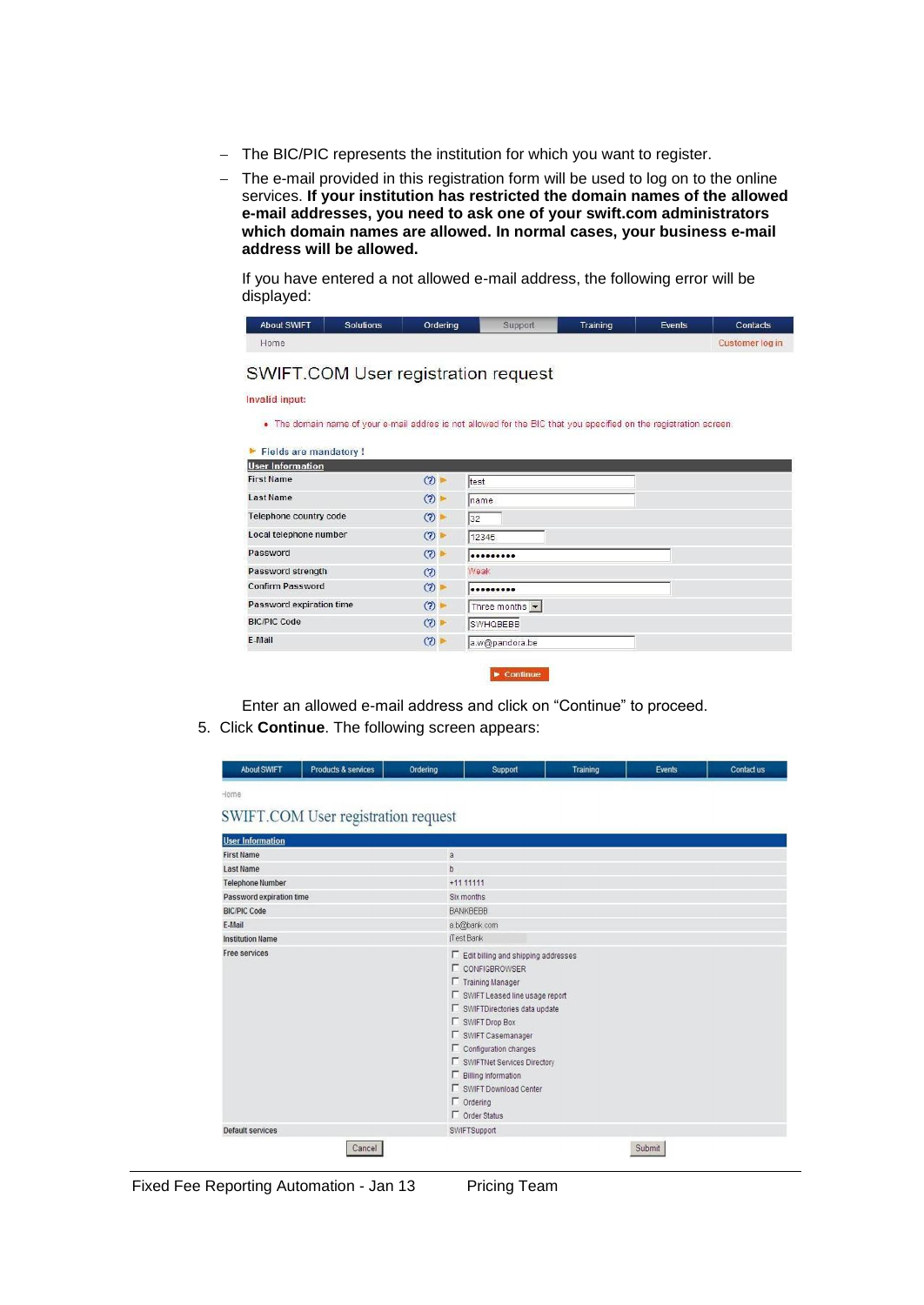- 6. Select the services that you want to access.
- 7. Click **Submit**.
- 8. You will receive an e-mail to the e-mail address that you have specified on the registration screen. You must click on the link provided in the e-mail in order to confirm your registration request. The following confirmation screen is displayed. Click **Submit** in order to confirm your registration request.

| <b>About SWIFT</b>                | <b>Solutions</b> | Ordering                            | Support | Training | Events                                                                                                                                                                                                                               | Contacts        |
|-----------------------------------|------------------|-------------------------------------|---------|----------|--------------------------------------------------------------------------------------------------------------------------------------------------------------------------------------------------------------------------------------|-----------------|
|                                   |                  |                                     |         |          |                                                                                                                                                                                                                                      | Customer log in |
|                                   |                  | SWIFT.COM User registration request |         |          |                                                                                                                                                                                                                                      |                 |
|                                   |                  |                                     |         |          |                                                                                                                                                                                                                                      |                 |
|                                   |                  |                                     |         |          |                                                                                                                                                                                                                                      |                 |
|                                   |                  |                                     |         |          |                                                                                                                                                                                                                                      |                 |
|                                   |                  |                                     |         |          |                                                                                                                                                                                                                                      |                 |
|                                   |                  |                                     |         |          | Thank you for your registration request on swift.com. Click on the "Submit" button if you want to<br>confirm your registration request for swift.com. Your adminsistrator will then receive an e-mail to ask<br>approval of this reg |                 |
|                                   |                  |                                     |         |          |                                                                                                                                                                                                                                      |                 |
| Dear Madam, Dear Sir.<br>request. | X Cancel         |                                     |         |          | <b>Submit</b>                                                                                                                                                                                                                        |                 |
|                                   |                  |                                     |         |          |                                                                                                                                                                                                                                      |                 |

If you do not have access to the Internet on your PC, copy the URL that is included in the e-mail. With this URL, you can access the confirmation screen on a PC that is connected to the Internet.

- 9. The swift.com user administrator of your institution will now approve or reject your registration request. While approving your request, the swift.com administrator has the possibility to change the online services that you are allowed to access.
- 10.When the administrator has approved or rejected your request, you will be informed by e-mail.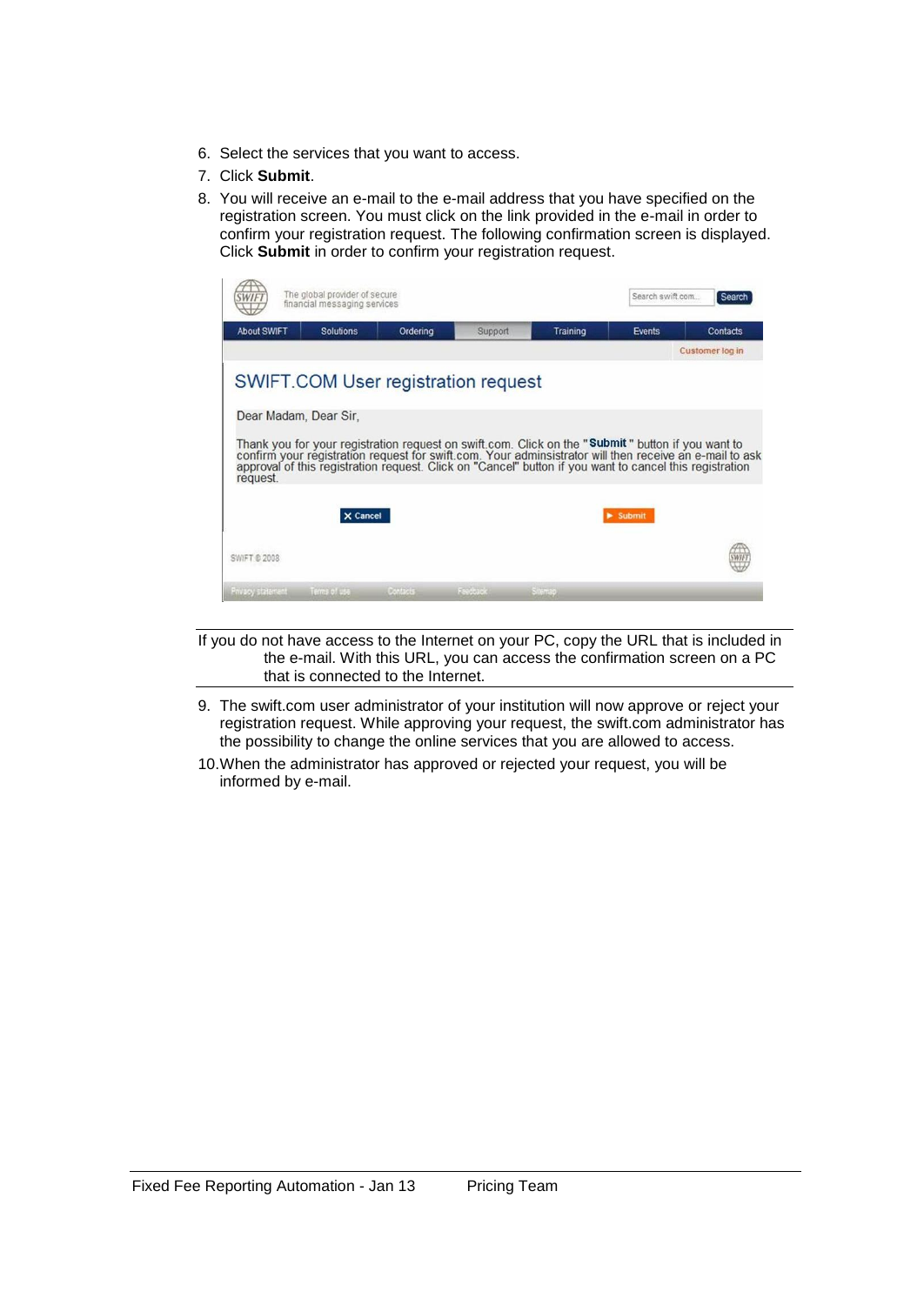### **3 How to request access to the Fixed fee Reports**

### **Procedure**

- 1. From the swift.com home page, click **Manage your profile**. The SWIFT customer log in page appears.
- 2. Type your e-mail address in the user name field and enter your password.
- 3. Click **Log in**. The following screen appears:

| messaging services                                                                 |                                                                             |                                                                     |        | Search swift com<br>Search      |
|------------------------------------------------------------------------------------|-----------------------------------------------------------------------------|---------------------------------------------------------------------|--------|---------------------------------|
| Products & services<br>About SWIFT                                                 | Ordering<br>Support                                                         | Training                                                            | Events | Contact us                      |
| Home                                                                               |                                                                             |                                                                     |        | SWHQBEBB   Logout<br>W. Aerts I |
|                                                                                    |                                                                             |                                                                     |        |                                 |
|                                                                                    |                                                                             |                                                                     |        |                                 |
|                                                                                    |                                                                             |                                                                     |        |                                 |
|                                                                                    |                                                                             |                                                                     |        |                                 |
|                                                                                    | This page allows you to maintain your own profile and your company profile. |                                                                     |        |                                 |
|                                                                                    |                                                                             |                                                                     |        |                                 |
|                                                                                    | Company and BIC8 profile                                                    | Hierarchy                                                           |        |                                 |
| ▶ View and modify information that                                                 | ▶ View and modify information that                                          | ► View the list and hierarchy of the                                |        |                                 |
| Personal profile<br>relates to your user profile,<br>including contact details and | relates to your company, including<br>main address and main contact         | BICs for which you can place<br>orders.                             |        |                                 |
| access rights.                                                                     | details, as well as the address<br>published in the BIC Directory.          |                                                                     |        |                                 |
|                                                                                    |                                                                             |                                                                     |        |                                 |
| Shipping profile                                                                   | Billing profile                                                             | Contract profile                                                    |        |                                 |
| ▶ View and modify the shipping<br>address and contact for your                     | ▶ View and modify the billing<br>address and contact for your               | ▶ View and modify the shipping or<br>billing address for your SWIFT |        |                                 |

4. Press Personal profile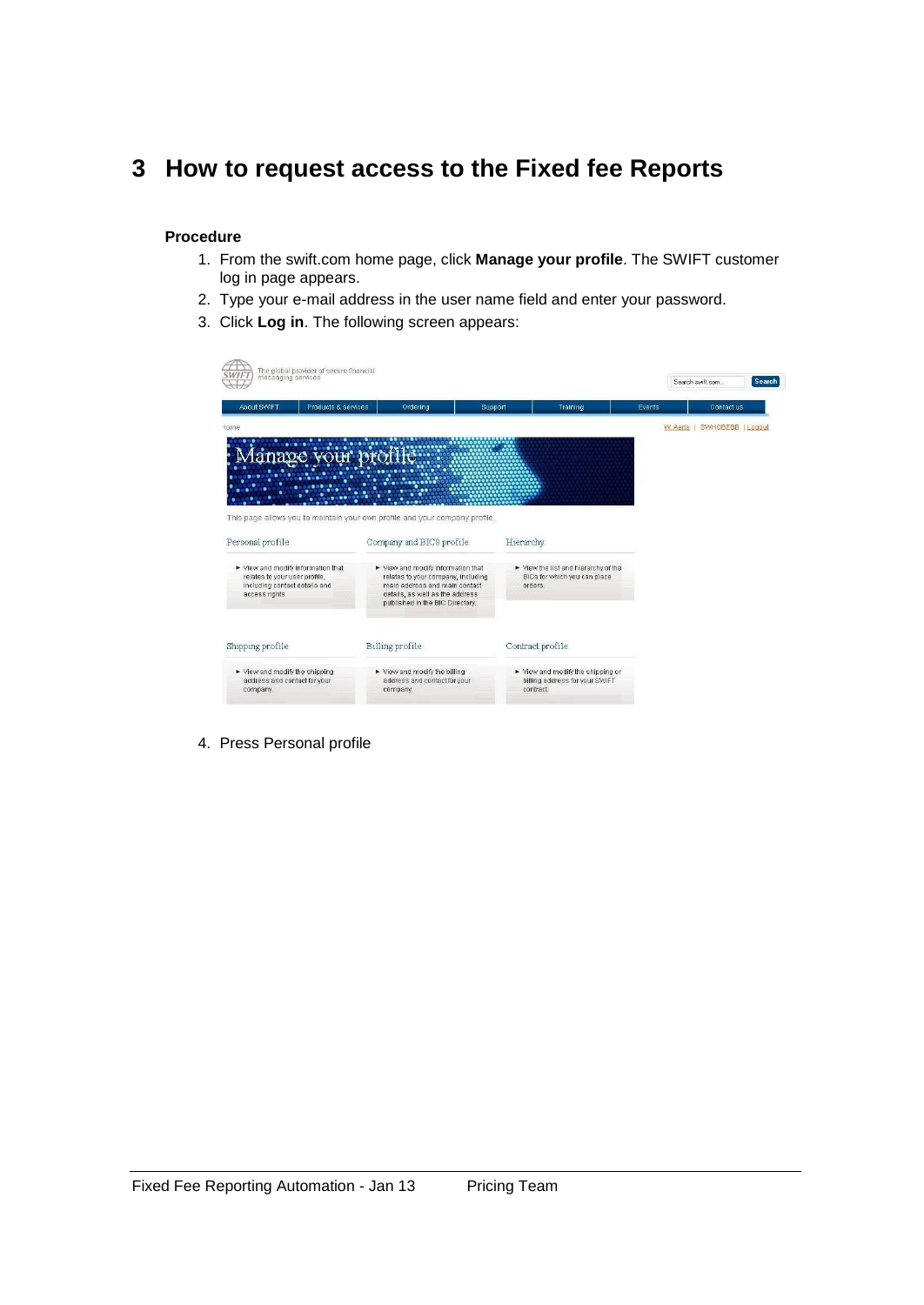| Profile         | Notifications<br>Newsletters<br><b>Accesses</b>    |             |
|-----------------|----------------------------------------------------|-------------|
|                 |                                                    | Edit        |
|                 | <b>Secure Channel</b>                              |             |
| ×               | Is SWIFTAlliance LSO                               | Not granted |
| ×               | Is SWIFTAlliance RSO                               | Not granted |
| $\mathbf{a}$ x  | Secure Channel                                     | Not granted |
|                 |                                                    |             |
|                 | <b>Ordering Applications</b>                       |             |
| ✓               | <b>Billing Information</b>                         | Granted     |
| ×               | <b>Configuration Changes</b>                       | Not granted |
| ×               | Edit billing and shipping addresses                | Not granted |
| <b>n</b>        | Go Local India                                     | Not granted |
| n x             | On-boarding $\Box$                                 | Not granted |
| ×               | <b>Order Status</b>                                | Not granted |
| ×               | Ordering                                           | Not granted |
| 6x              | Service Approver                                   | Not granted |
|                 |                                                    |             |
| <b>Licenses</b> |                                                    |             |
| n x             | Accord Broker User / Central Counterparty User [+] | Not granted |
| n x             | BIC Downloads H                                    | Not granted |
| n x             | Developer Resource Centre +                        | Not granted |
| <b>白×</b>       | Directories Web Services                           | Not granted |
|                 | <b>Fixed Fee Reporting</b>                         | Not granted |
| n x             | <b>Remote Support</b>                              | Not granted |

5. When you select the TAB "Accesses", the following screen will be displayed:

6. Select the button Edit to request access to the FF reports, which will be placed in the **Ordering Applications** area;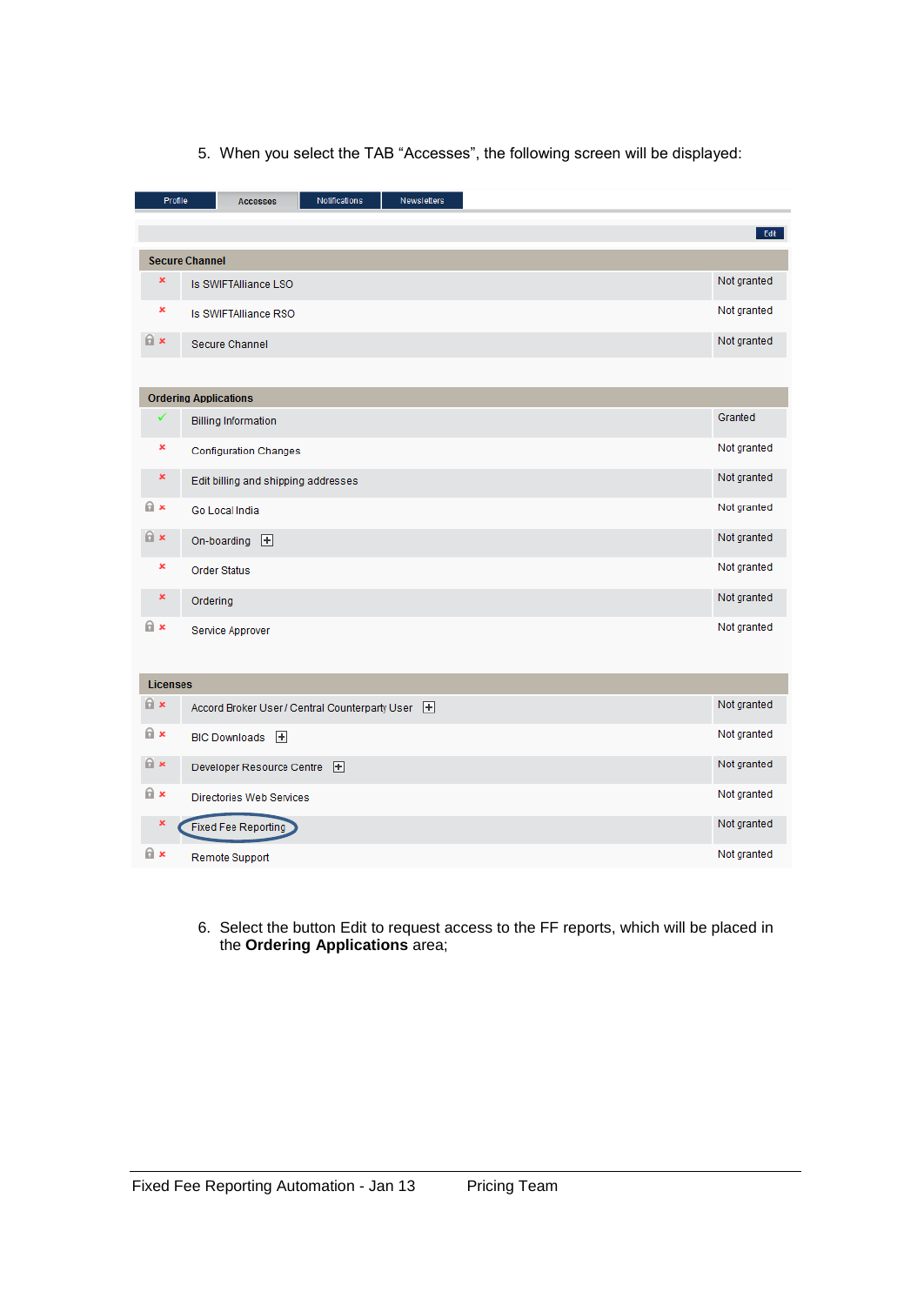### **4 How to Approve a Registration Request**

#### **Introduction**

When a user registers on swift.com, you receive an e-mail to inform you about this request. This e-mail contains the name, the BIC and the e-mail address of the requestor. You can approve or reject this registration request. This chapter explains how to approve a registration request.

#### **Procedure**

- 1. Click on the link provided in the e-mail in order to access the swift.com user administration tool.
- 2. If you are not yet logged on, enter your swift.com user name and password.
- 3. The following screen is displayed, showing the e-mail address of the requestor:

|                                                                                                                          | The global provider of secure<br>financial messaging services |                                                             |                                      |                                        |          | Search swift.com | Search                     |
|--------------------------------------------------------------------------------------------------------------------------|---------------------------------------------------------------|-------------------------------------------------------------|--------------------------------------|----------------------------------------|----------|------------------|----------------------------|
| <b>About SWIFT</b>                                                                                                       | Solutions                                                     | Ordering                                                    | Support                              | Training                               | Events   |                  | Contacts                   |
| Home                                                                                                                     |                                                               |                                                             |                                      |                                        |          | W Aerls SWHORFRB | Logout                     |
| <b>SWIFT.COM User Administration</b>                                                                                     |                                                               |                                                             |                                      |                                        |          |                  |                            |
|                                                                                                                          |                                                               |                                                             |                                      |                                        |          |                  |                            |
| Willy aerts@swift.com<br>User                                                                                            |                                                               |                                                             | is logged in for SWHQBEBB            |                                        |          |                  |                            |
| Search users<br>Home                                                                                                     | Deactivated                                                   | <b>Reports</b>                                              | Search requests<br><b>Delegation</b> | <b>Domain names</b>                    | Register |                  |                            |
|                                                                                                                          |                                                               |                                                             |                                      |                                        |          |                  |                            |
| <b>Ticket Information</b>                                                                                                |                                                               |                                                             |                                      |                                        |          |                  |                            |
|                                                                                                                          |                                                               |                                                             |                                      |                                        |          |                  |                            |
|                                                                                                                          | d23f020028f401000000AF740000033                               |                                                             |                                      |                                        |          |                  |                            |
|                                                                                                                          | <b>Change User Attribute</b>                                  |                                                             |                                      |                                        |          |                  |                            |
|                                                                                                                          |                                                               |                                                             |                                      |                                        |          |                  |                            |
|                                                                                                                          | 03/05/2009                                                    | <b>Box</b> Pending for Participant                          |                                      |                                        |          |                  |                            |
|                                                                                                                          |                                                               |                                                             |                                      |                                        |          |                  |                            |
|                                                                                                                          |                                                               | sebastian.rojas@swift.com                                   |                                      |                                        |          |                  |                            |
| <b>Ticket Number</b><br><b>Request Type</b><br><b>Status</b><br>Date Created<br><b>Requested For</b><br><b>Locked By</b> |                                                               |                                                             |                                      |                                        |          |                  |                            |
| Workflow Name Change free services by user v3<br>Participants                                                            |                                                               | $\blacktriangleright$ View the participants for this ticket |                                      |                                        |          |                  |                            |
|                                                                                                                          |                                                               |                                                             |                                      |                                        |          |                  |                            |
| Process this ticket                                                                                                      |                                                               |                                                             |                                      | $\blacktriangleright$ Lock this ticket |          |                  | $\blacktriangleright$ Back |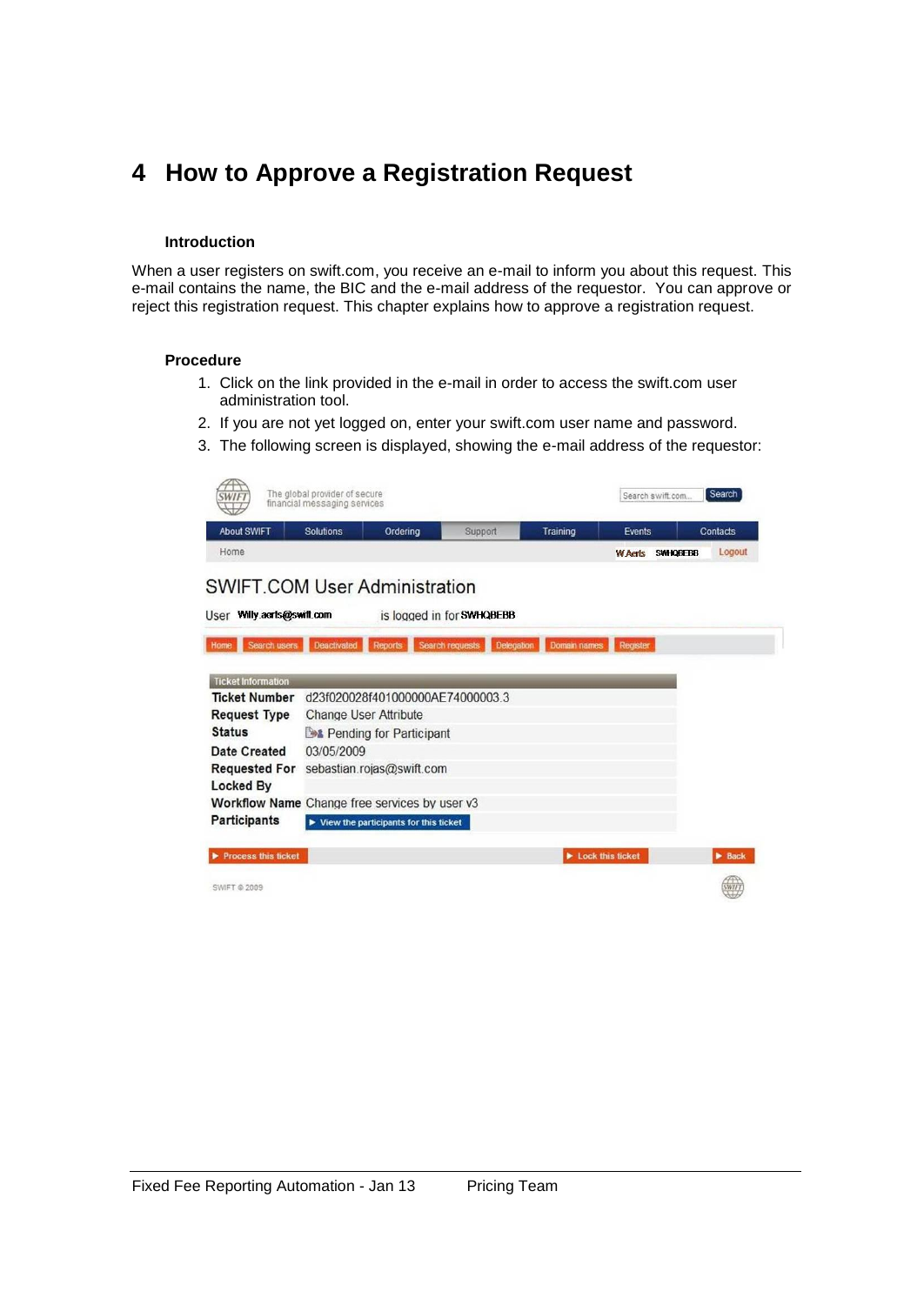4. Click **Process this ticket** to see the details of the request. The following screen is displayed

|                                         | The global provider of secure<br>financial messaging services |                       |                                      |                                                                                                | Search swift.com                                                                                                                                                      | Search      |
|-----------------------------------------|---------------------------------------------------------------|-----------------------|--------------------------------------|------------------------------------------------------------------------------------------------|-----------------------------------------------------------------------------------------------------------------------------------------------------------------------|-------------|
| <b>About SWIFT</b>                      | <b>Solutions</b>                                              | Ordering              | Support                              | Training                                                                                       | Events                                                                                                                                                                | Contacts    |
| Home                                    |                                                               |                       |                                      |                                                                                                | <b>SWHOBERB</b><br><b>W Aeris</b>                                                                                                                                     | Logout      |
| <b>SWIFT.COM User Administration</b>    |                                                               |                       |                                      |                                                                                                |                                                                                                                                                                       |             |
| User Willy.aerts@swift.com              |                                                               | is logged in SWHQBEBB |                                      |                                                                                                |                                                                                                                                                                       |             |
| Search users<br>Home                    | <b>Deactivated</b>                                            | <b>Reports</b>        | <b>Search requests</b><br>Delegation | <b>Domain names</b>                                                                            | Register                                                                                                                                                              |             |
|                                         |                                                               |                       |                                      |                                                                                                |                                                                                                                                                                       |             |
| Fields are mandatory!                   |                                                               |                       |                                      |                                                                                                |                                                                                                                                                                       |             |
| <b>Provide Information and Approval</b> |                                                               |                       |                                      |                                                                                                |                                                                                                                                                                       |             |
|                                         | <b>Existing Value</b>                                         |                       |                                      | <b>New Value</b>                                                                               |                                                                                                                                                                       |             |
| <b>Free services</b>                    | Secure Channel                                                |                       |                                      | $\Gamma$ Billing Information<br>$\Gamma$ Ordering<br>□ Order Status<br><b>⊽ Secure Channel</b> | □ Configuration Browser<br>□ Edit billing and shipping addresses<br>□ SWIFTNet Services Directory<br>□ SWIFTDirectories data update<br>$\nabla$ Configuration changes |             |
| Comment                                 |                                                               |                       |                                      |                                                                                                |                                                                                                                                                                       |             |
| Approve                                 |                                                               |                       |                                      | $\blacktriangleright$ Reject                                                                   |                                                                                                                                                                       | X Cancel    |
| SWIFT @ 2009                            |                                                               |                       |                                      |                                                                                                |                                                                                                                                                                       | <b>SWIF</b> |

- 5. Verify the identity and the profile of the user.
- 6. The names of the applications requested by the user are shown under **New Value**. You can change the list of new values that you want to grant to this user, by selecting or clearing the check boxes.
- 7. Optionally, enter text in the **Comment** box. This text will be included in the e-mail that will be sent to the user who made the registration request.
- 8. Click **Approve** to approve the registration, or **Reject** to reject the registration completely.
- 9. A confirmation e-mail is sent to the user who made the registration request.

#### **Note:**

The above procedure also applies for requests of access to certain documentation (such as Fixed Fee Reporting area).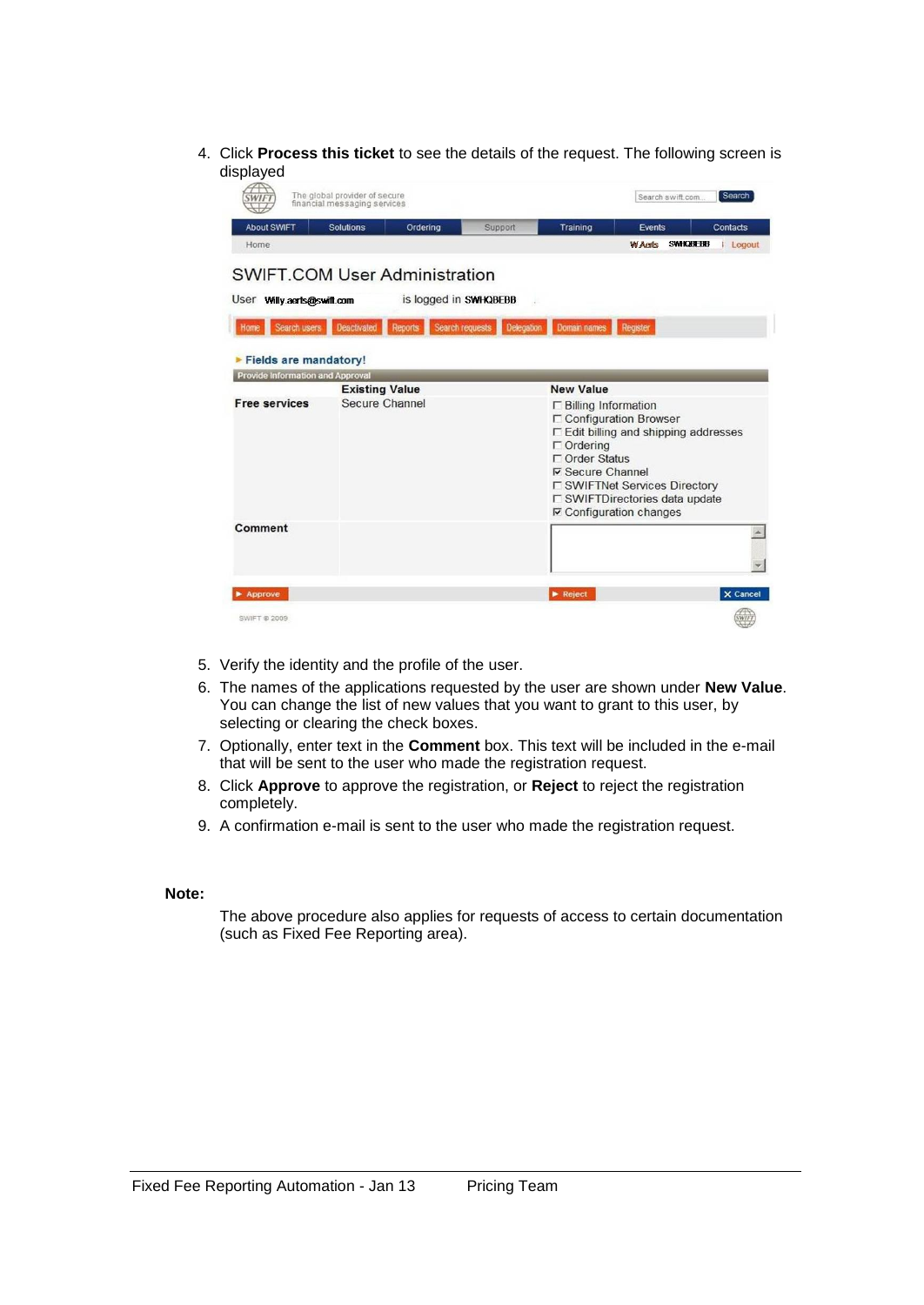### **5 How will the Fixed Fee Reporting area look like**

In the below screen, the new Fixed Fee reporting area is presented. Notice that all reports since the beginning of the first contract will be available.

| THE GLOBAL PROVIDER OF SECURE FINANCIAL<br><b>MESSAGING SERVICES</b> | Login<br>Search<br>Search swift.com             |          |         |          |               |            |
|----------------------------------------------------------------------|-------------------------------------------------|----------|---------|----------|---------------|------------|
| <b>About SWIFT</b>                                                   | Products & services                             | Ordering | Support | Training | <b>Events</b> | Contact us |
| Home                                                                 |                                                 |          |         |          |               |            |
| Fixed Fee Reporting<br>My Repository                                 | Help                                            |          |         |          |               |            |
|                                                                      | <b>Fixed Fee Group Overview Reports</b>         |          |         |          |               |            |
| FFXXXX0003- Current contract                                         |                                                 |          |         |          |               |            |
| $-$ 2010                                                             |                                                 |          |         |          |               |            |
|                                                                      | Fixed Fee Group Overview Report XXXX 2010 8.xls |          |         |          |               |            |
|                                                                      | Fixed Fee Group Overview Report XXXX 2010 7.xls |          |         |          |               |            |
|                                                                      | Fixed Fee Group Overview Report XXXX 2010 6.xls |          |         |          |               |            |
|                                                                      | Fixed Fee Group Overview Report XXXX 2010 5.xls |          |         |          |               |            |
|                                                                      | Fixed Fee Group Overview Report XXXX 2010 4.xls |          |         |          |               |            |
|                                                                      | Fixed Fee Group Overview Report XXXX 2010 3.xls |          |         |          |               |            |
|                                                                      | Fixed Fee Group Overview Report XXXX 2010 2.xls |          |         |          |               |            |
|                                                                      | Fixed Fee Group Overview Report XXXX 2010 1.xls |          |         |          |               |            |
| $+$ $\bigcirc$ 2009                                                  |                                                 |          |         |          |               |            |
| $+$ 2008                                                             |                                                 |          |         |          |               |            |
| + FFXXXX0002                                                         |                                                 |          |         |          |               |            |
| $F$ FFXXXX0001                                                       |                                                 |          |         |          |               |            |